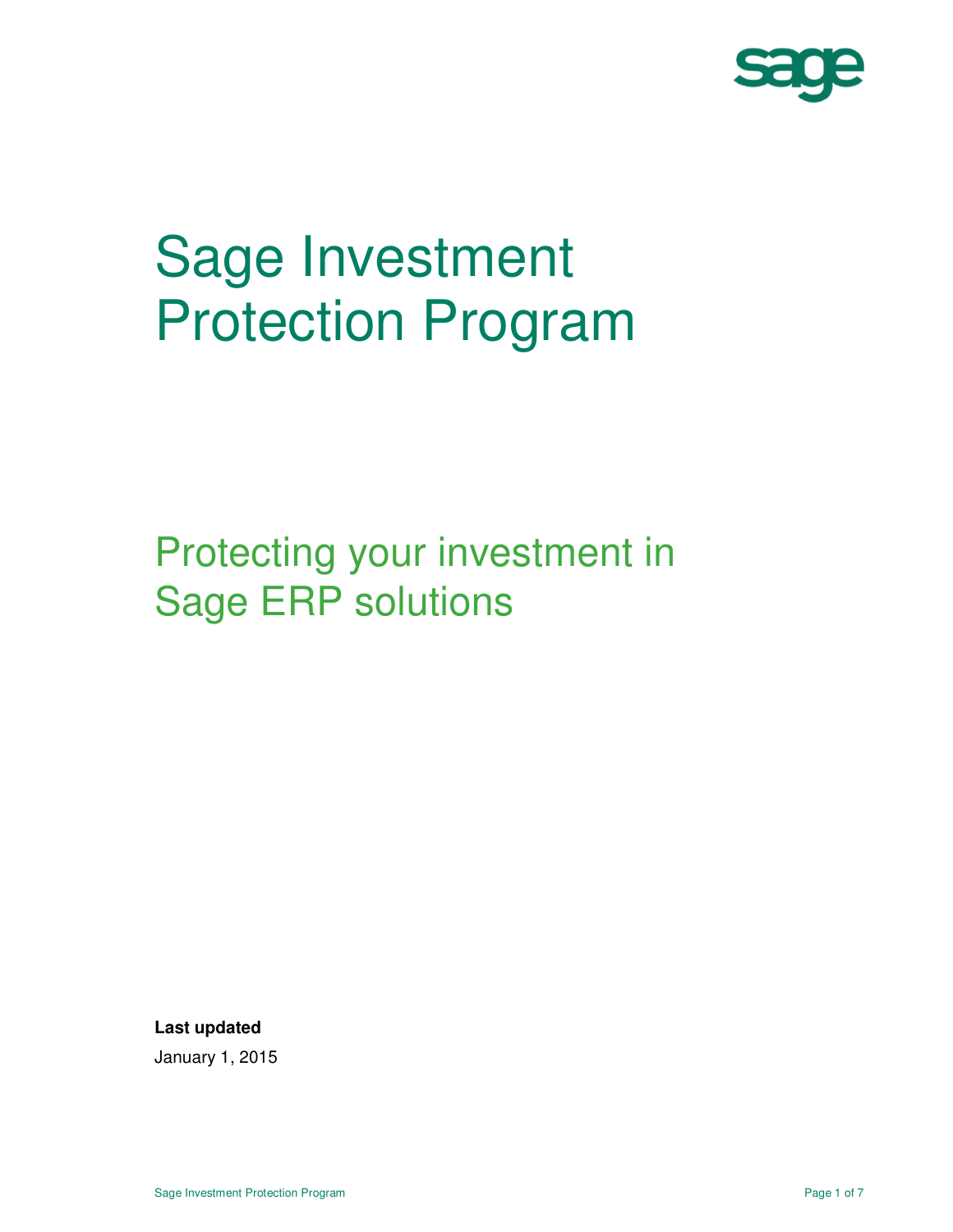

This document answers frequently asked questions from customers and partners about migrating from one Sage ERP Mid-Market product to another.

## Sage BusinessVision

Sage BusinessVision customers can renew to the new "two for one" Sage Business Care plan and pay about what they are paying now.

#### **On-plan customers**

Sage BusinessVision on-plan customers can renew to the new two for one Sage Business Care plan with Sage 300 Online or Sage 50—Canadian Edition and pay about what they are paying now, plus continue to receive the benefits of the Sage Business Care Gold plan with Payroll Updates for Sage BusinessVision. The two for one plan includes:

- Access to Sage 300 Online or Sage 50—Canadian Edition.
- Benefits of Sage Business Care Gold with Payroll Updates for Sage BusinessVision.
- Training for Sage 300 Online or Sage 50—Canadian Edition.
- Activation fee of \$995 is waived.

Please contact your Sage representative at 866-725-0724 for customer specific pricing. The on-plan customer offer **is valid through the customer's Sage Business Care plan renewal date**.

#### **Off-plan customers**

Sage BusinessVision off-plan customers can renew to the new two for one Sage Business Care plan with Sage 300 Online or Sage 50—Canadian Edition and pay about what they are paying now, plus continue to receive the benefits of the Sage Business Care Gold plan with Payroll Updates for Sage BusinessVision. The two for one plan includes:

- Access to Sage 300 Online or Sage 50—Canadian Edition.
- Benefits of Sage Business Care Gold with Payroll Updates for Sage BusinessVision.
- Training for Sage 300 Online or Sage 50—Canadian Edition.
- Activation fee of \$995 is reduced to \$495.

Please contact your Sage representative at 866-725-0724 for customer specific pricing. The off-plan offer is **valid through March 27, 2015.**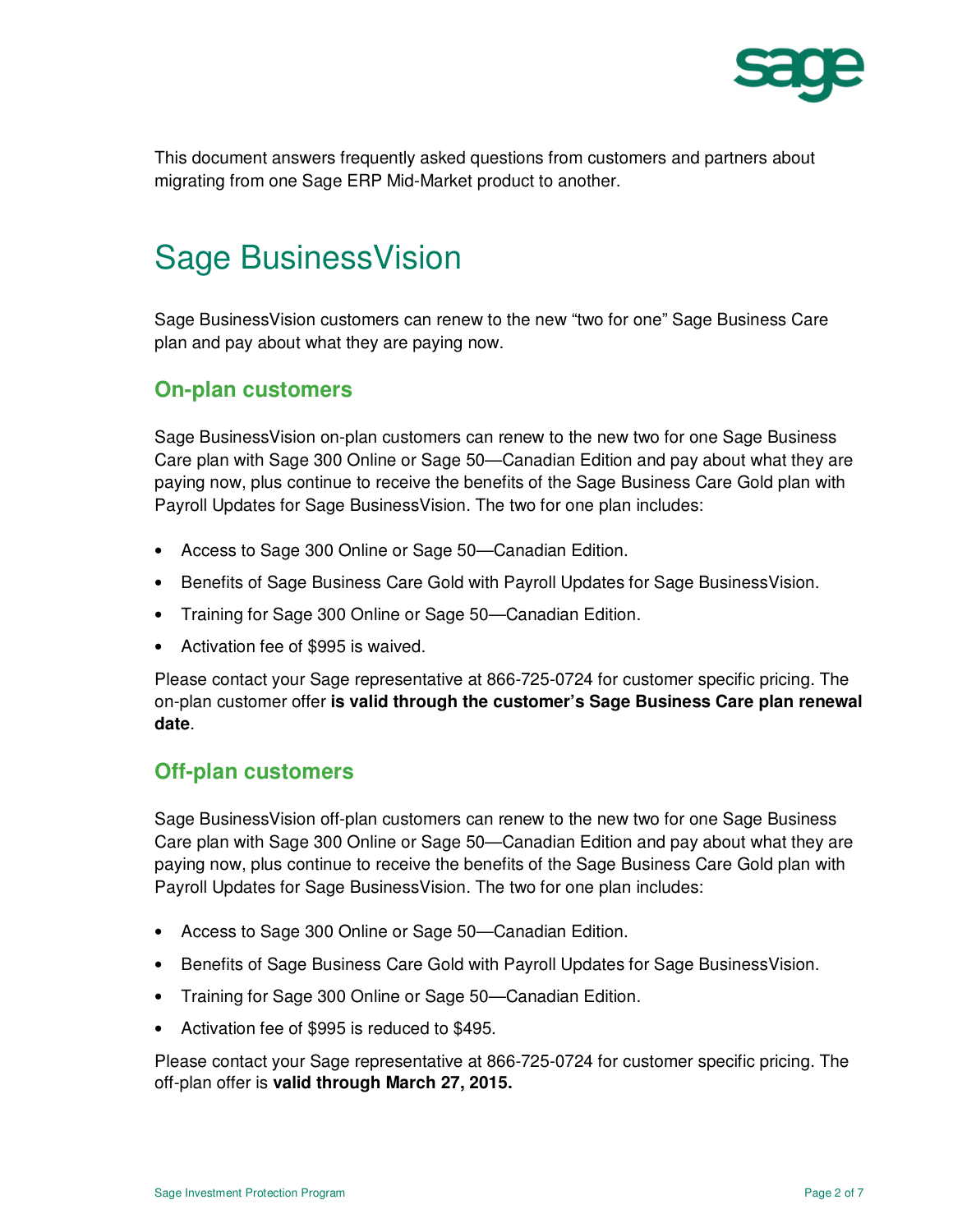

#### **Promotion Duration**

For customers that select Sage 300 Online:

For on-plan and off-plan customers, the "pay about what you pay now" price is valid for three years. After three years, customers will continue to receive a discount of 25% off the current list price.

For customers that select Sage 50—Canadian Edition:

This "pay about what you pay now" price is applicable for the first year. In the second year of any Sage 50 plan, customers will pay the current Sage 50 renewal price.

#### **Specialized Solutions**

A separate offer is available for Sage 100 ERP, Sage 100 Contractor, Sage 300 ERP, Sage 300 Construction and Real Estate, and Sage ERP X3. Please contact your Sage representative at 866-725-0724 for more information.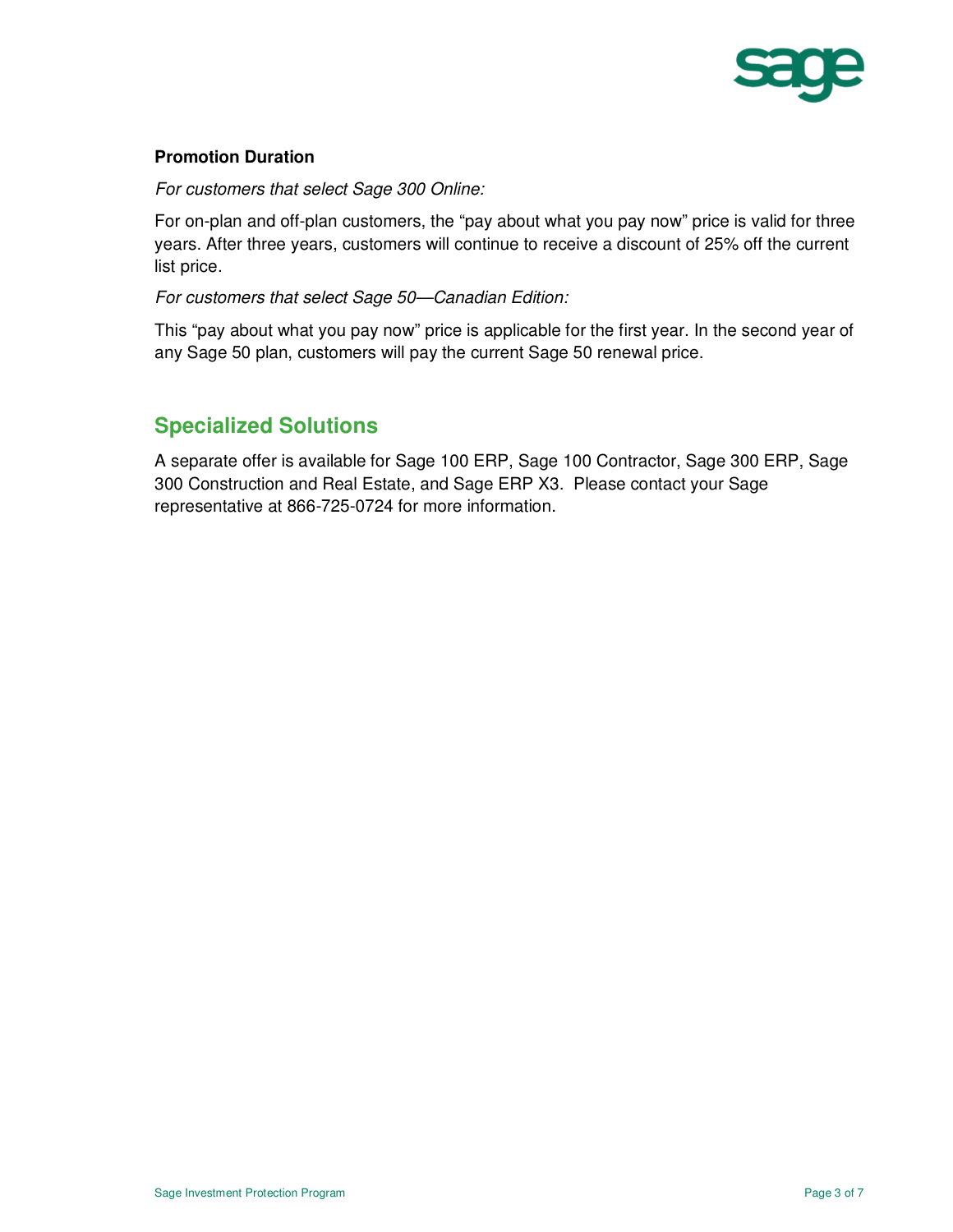

## Sage BusinessWorks

Sage BusinessWorks customers are eligible for the Sage Investment Protection Program.

#### **What is the Sage Investment Protection Program?**

Although your ERP needs may have changed, we want to ensure we keep you in the Sage family of accounting and ERP solutions, and help you protect the investment you have already made into Sage ERP products.

The Sage Investment Protection Program (SIPP) allows customers to receive a per-user trade-in credit for their current Sage ERP licenses. This credit can be applied against the purchase of user licenses for a new Sage ERP solution. Under the SIPP, Sage customers can migrate between the following Sage ERP products:

| <b>From</b>                   | to Sage<br>300 Online     | to Sage<br><b>100 ERP</b> | to Sage<br>100 Contractor |
|-------------------------------|---------------------------|---------------------------|---------------------------|
| Sage BusinessWorks Accounting |                           |                           |                           |
|                               |                           |                           |                           |
| <b>From</b>                   | to Sage<br><b>300 ERP</b> | to Sage<br><b>300 CRE</b> | to Sage<br><b>ERP X3</b>  |
| Sage BusinessWorks Accounting |                           |                           |                           |

#### **What is the trade-in value of my current license?**

The trade-in value of your licenses varies by source product (your current ERP) and destination products (your new ERP), as detailed in the next few pages.

| <b>Perpetual</b><br>license | November 1, 2014 - March 27, 2015                                                  |  |  |
|-----------------------------|------------------------------------------------------------------------------------|--|--|
| On-plan<br>customers        | \$1,500 per user trade-in credit for migrations to Sage 100<br>ERP or Sage 300 ERP |  |  |
|                             | \$2,000 per user trade-in credit for migrations to Sage ERP X3                     |  |  |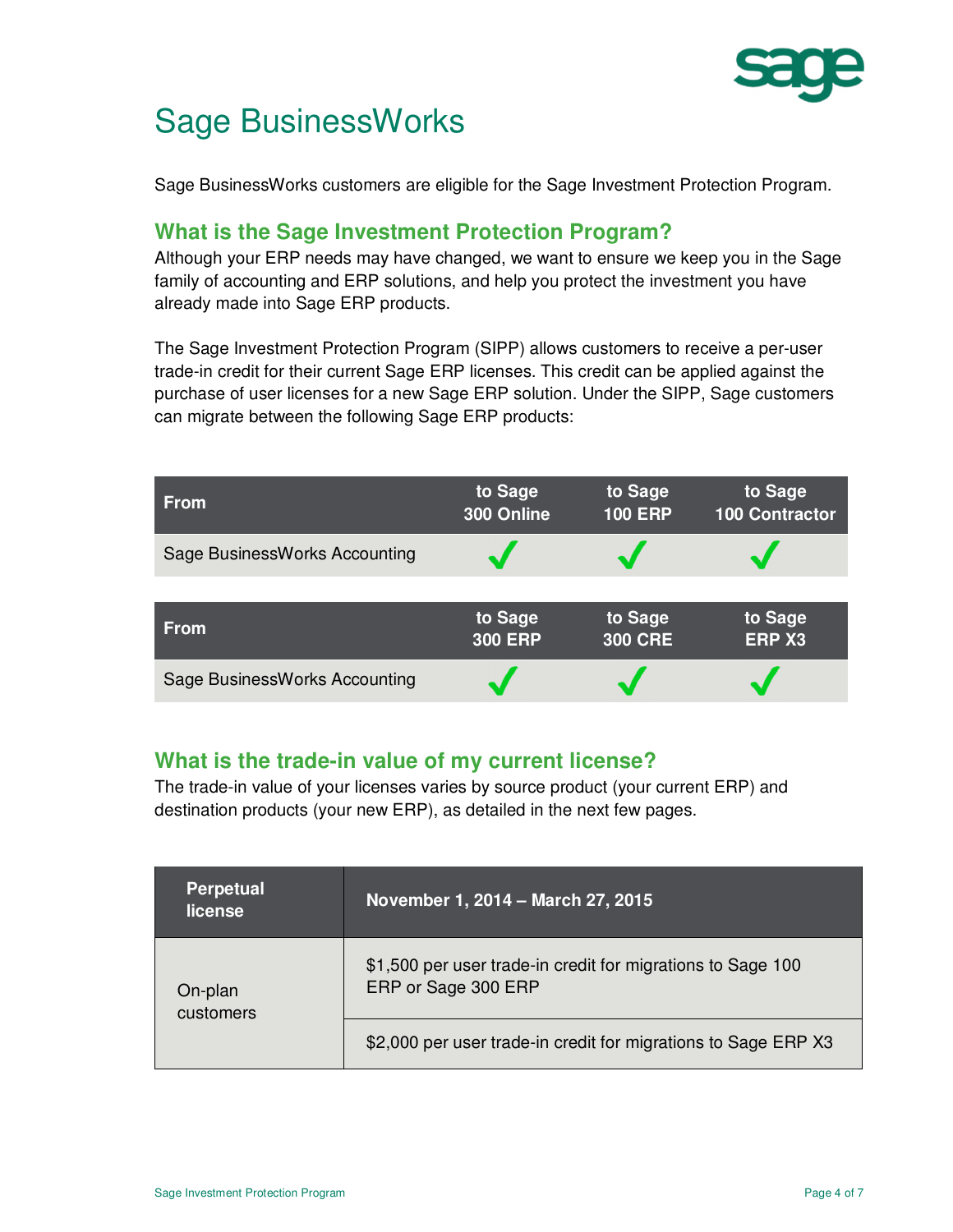

| <b>Perpetual</b><br>license | November 1, 2014 - March 27, 2015                                                |
|-----------------------------|----------------------------------------------------------------------------------|
| Off-plan<br>customers       | \$750 per user trade-in credit for migrations to Sage 100 ERP<br>or Sage 300 ERP |
|                             | \$750 per user trade-in credit for migrations to Sage ERP X3                     |

| <b>Subscription</b><br>license       | November 1, 2014 - March 27, 2015 |                                   |                                  |                                   |
|--------------------------------------|-----------------------------------|-----------------------------------|----------------------------------|-----------------------------------|
|                                      | <b>Sage 100</b><br><b>ERP</b>     | <b>Sage 300</b><br><b>ERP</b>     | <b>Sage 300</b><br><b>Online</b> | Sage ERP X3                       |
| Financial<br><b>Bundle</b>           | \$20 credit per<br>user/per month | \$30 credit per<br>user/per month | \$995 setup<br>fee waived        | \$55 credit per<br>user/per month |
| <b>Distribution</b><br><b>Bundle</b> | \$45 credit per<br>user/per month | \$55 credit per<br>user/per month |                                  | \$60 credit per<br>user/per month |
| Manufacturing<br><b>Bundle</b>       |                                   |                                   |                                  | \$65 credit per<br>user/per month |

\*Subscription license discounts can be applied for a maximum of 3 years.

**Note:** The migration bundle and free/discounted license offer apply to all Sage BusinessWorks users currently owned. Trade-in credit for perpetual pricing applies to peruser pricing for applicable Financials, Distribution, or Manufacturing bundles only. Trade-in credit cannot be applied toward products with module-based (à la carte) pricing.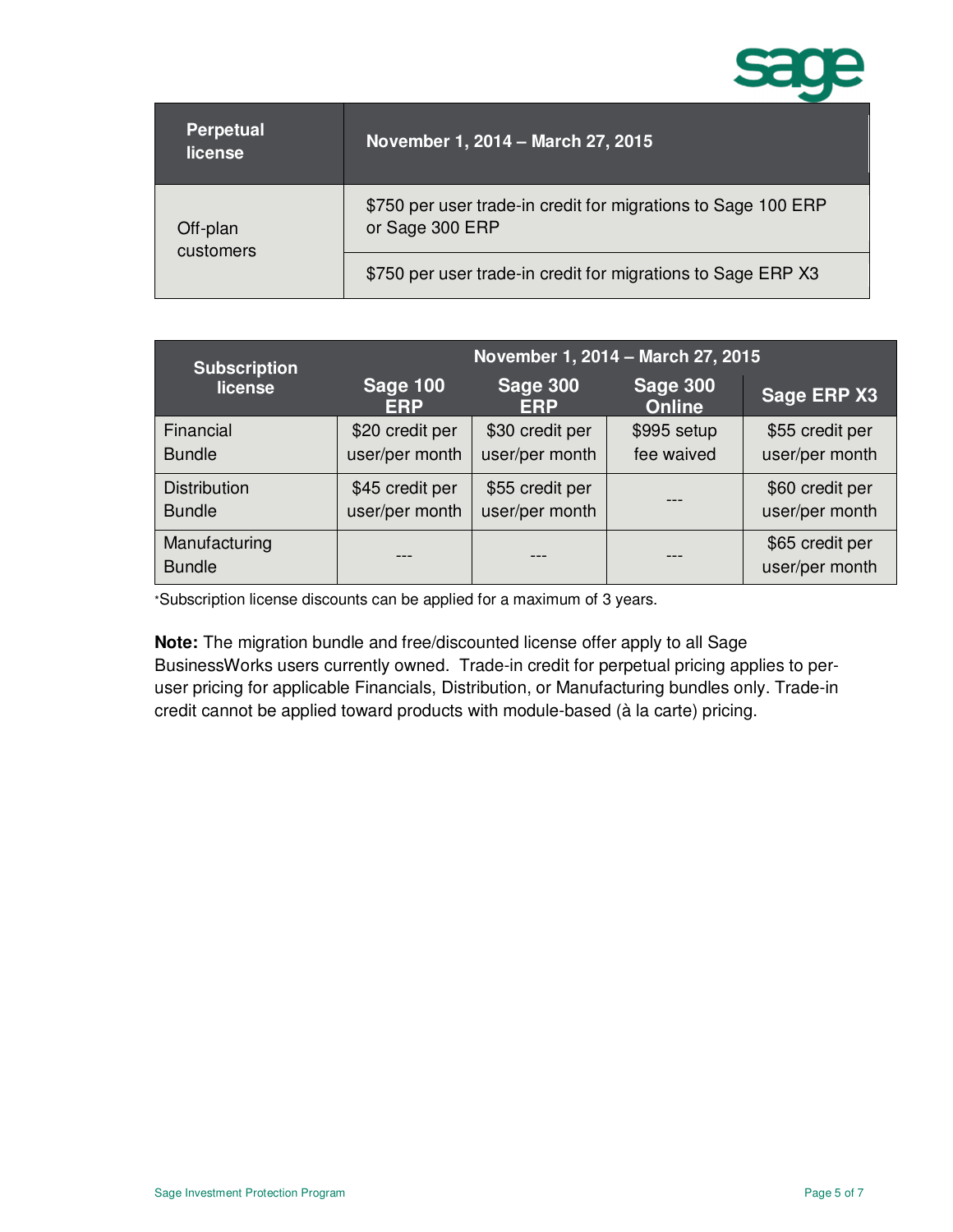

## Sage Pro/Sage PFW

The Sage Pro ERP and Sage PFW ERP offers have expired. Please contact Sage to discuss the best course of action to move from Sage Pro ERP or Sage PFW ERP to another Sage ERP solution.